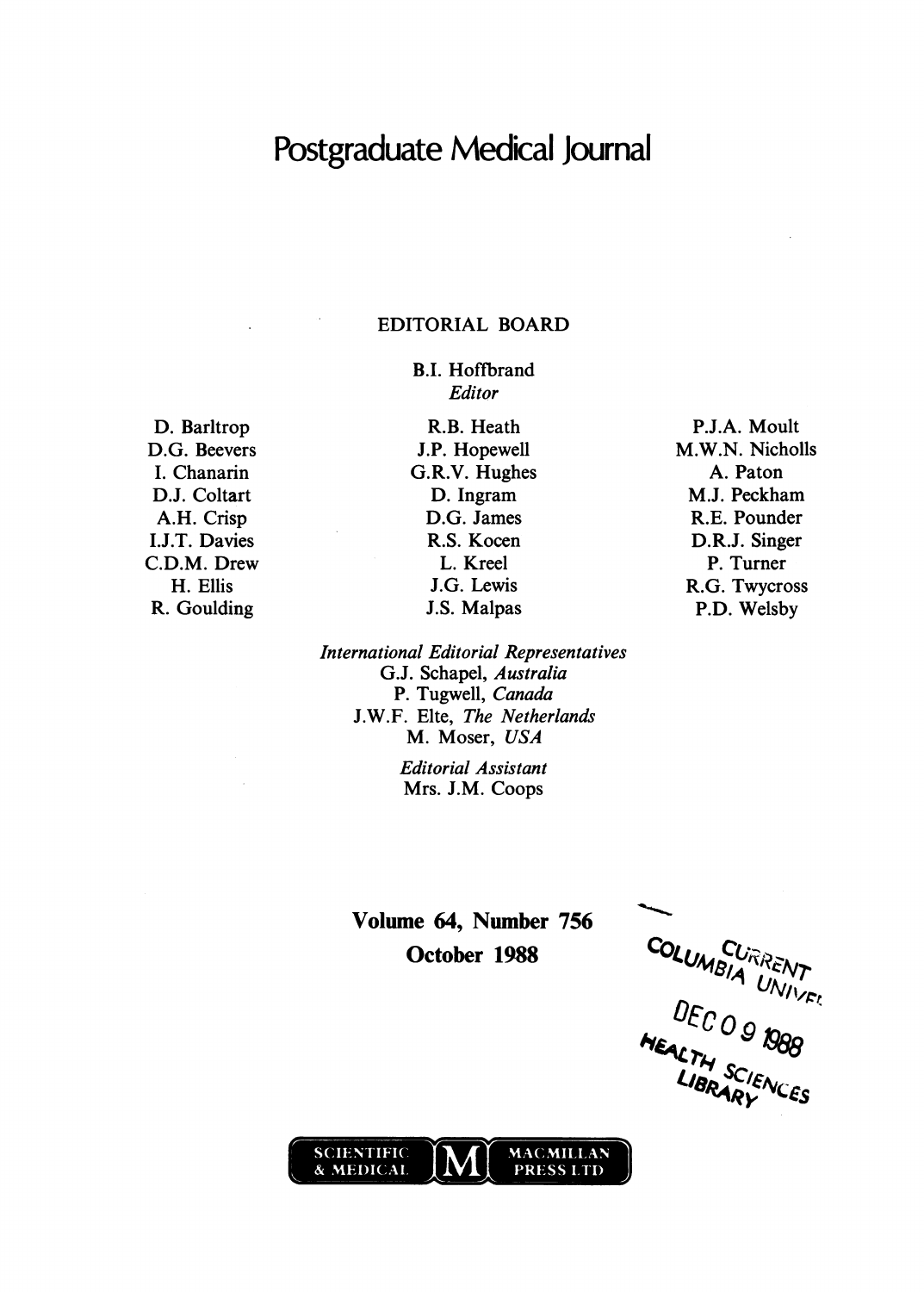The Postgraduate Medical Journal is published monthly on behalf of the Fellowship of Postgraduate Medicine by the Scientific & Medical Division, The Macmillan Press Ltd, Houndmills, Basingstoke, Hampshire RG21 2XS, UK. Telephone: Basingstoke (0256) 29242 Telex: 858493. Fax (0256) 479476

Postgraduate Medical Journal publishes original papers on subjects of current clinical importance and welcomes review articles with extensive, up-to-date bibliographies as guides to further reading. Several symposia are published each year, each devoted to a single subject and written by specialists in different disciplines. Most issues include authoritative current surveys of clinical problems, well documented reports of cases of particular interest, and book reviews. An international Postgraduate Diary is also included each month.

The Fellowship of Postgraduate Medicine was founded by a group of London consultants after the First World War to assist postgraduates, particularly those coming to London from the Commonwealth, to pursue their studies. The Fellowship first published the Postgraduate Medical Journal to give information about lectures, conferences and courses and to provide a monthly review of all branches of medicine.

1988 The Fellowship of Postgraduate Medicine ISSN 0032-5473

Manuscripts and all editorial correspondence, including books for review should be sent to: The Editor, Postgraduate Medical Journal, 6 St Andrew's Place, London NWI 4LB, UK. Telephone: 01-935 5556.

A 'Notice to Contributors' is published on the inside back cover of this issue. The Editor reserves the right to make changes which may clarify or condense papers where this is considered desirable. The Journal is covered by Current Contents, Biological Abstracts, ASCA, ISI/BIOMED and Science Citation Index.

All business correspondence, reprint requests and enquiries concerning advertising space and rates should be addressed to the Scientific & Medical Division, The Macmillan Press Ltd, Houndmills, Basingstoke, Hampshire RG21 2XS.

Subscription price per volume of twelve issues: UK £85.00; Rest of the World £105.00 or equivalent in any other currency. Orders must be accompanied by remittance. Cheques should be made payable to Macmillan Press, and sent to: The Macmillan Press Ltd, PO Box 500, Leicester LE99 OAA, UK. Where appropriate, subscribers may make payments into UK Post Office Giro Account No. 519 2455. Full details must accompany payments.

All rights of reproduction are reserved in respect of all papers, articles, illustrations, etc., published in this journal in all countries of the world.

Authorization to photocopy items for internal or personal use, or the internal or personal use of specific clients, is granted by The Fellowship of Postgraduate Medicine for libraries and other users registered with the Copyright Clearance Center (CCC) Transactional Reporting Service, provided that the base fee of \$01.00 per copy, plus \$0.10 per page is paid directly to CCC, 27 Congress St., Salem, MA 01970, USA.  $0032 - 5473/88$  \$1.00 + \$0.10

Publisher: Alex Williamson

Production and Editorial Services Manager: Nigel McNeil-Smith

Circulation Services: A.L. Clark

Printed in Great Britain by Bell and Bain Ltd, Glasgow

Whilst every effort is made by the publishers and editorial board to see that no inaccurate or misleading data, opinion or statement appears in this Journal, they wish to make it clear that the data and opinion of statemen other quantities are presented accurately, readers are advised that new methods and techniques involving drug usage, and described within this Journal,<br>should only be followed in conjunction with the drug manufacturer's ow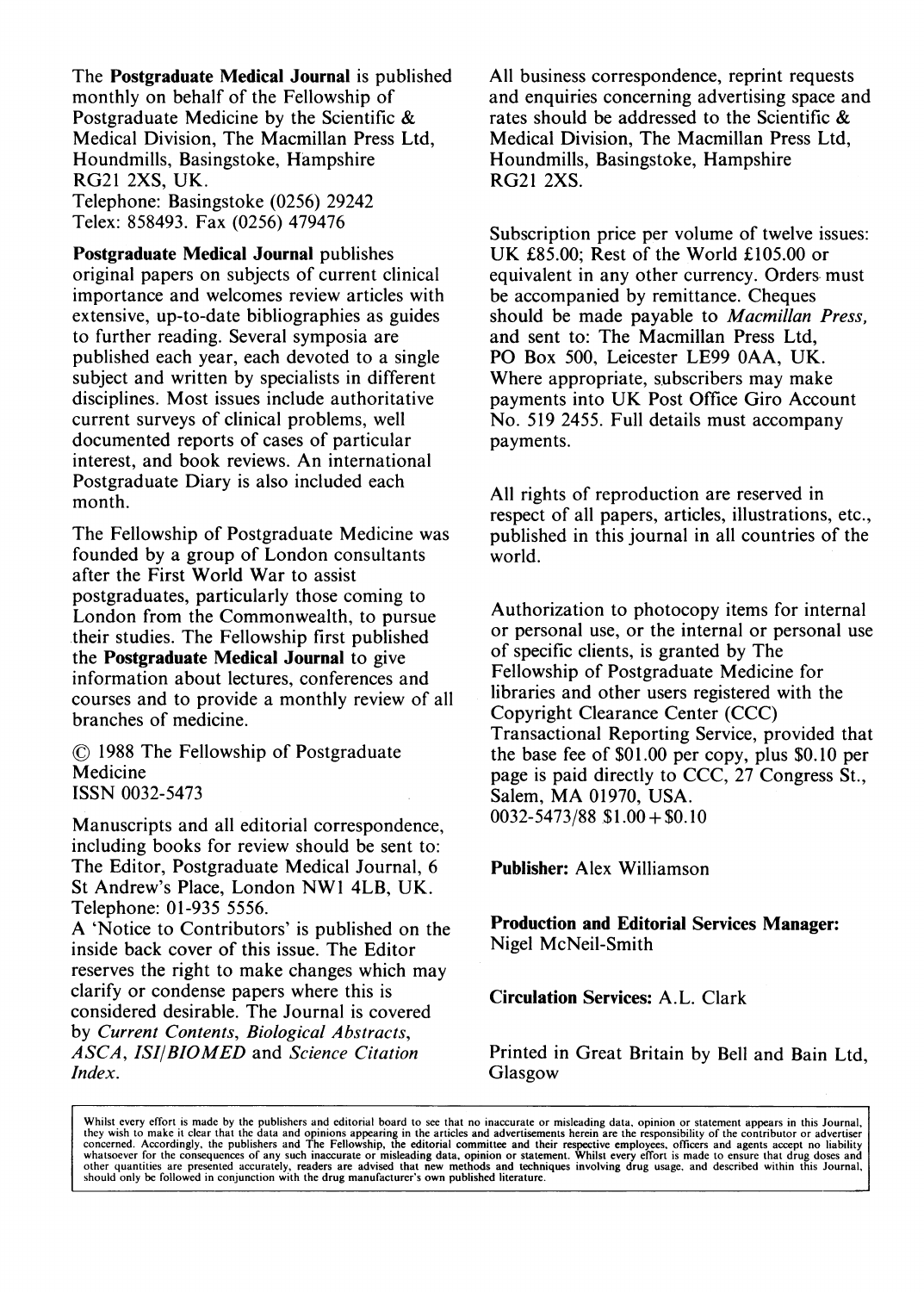## Books Received

Annual Review of Public Health, edited by Lester Breslow, Jonathan E. Fielding & Lester B. Lave. Pp.  $vi + 603$ . Annual Reviews, Inc., Palo Alto, Ca. USA, 1988. \$39.00 (U.S.A. & Canada), \$43.00 (elsewhere).

Any Room at the Top? edited by Isobel Allen. Pp. 104. Policy Studies Institute, London, 1988. £4.95.

Auditory Disorders: A Manual for Clinical Evaluation, edited by Susan and James Jerger. Pp. xvii + 187. Taylor and Francis, London, 1988. £15.00.

Bedside Diagnostic Examination, edited by Richard L. DeGowin. Pp. xiii + 1053. Macmillan Publishing, New York, 1987. £23.95.

On the Demon Drink, edited by Jancis Robinson. Pp. 208. Mitchell Beazley, London, 1988. £9.95.

Doctors and their Careers, edited by Isobel Allen. Pp. 385. Pinter Publishers, London, 1988. £24.95.

Drug Treatment in Psychiatry, edited by Trevor Silverstone and Paul Turner. Pp. x+282. Routledge, London, New York, 1988. £12.95.

Learning Physiology through MCQ, edited by Mary L. Forsling. Pp. viii + 222. John Wiley & Sons, Chichester, New York, Brisbane, Toronto, Singapore, 1988. £8.95.

Medical Microbiology, edited by C.G.A. Thomas. Pp. i+ 435, illustrated. Bailliere Tindall, London, Philadelphia, Toronto, Sydney, Tokyo, 1988. £8.50.

The Menopause, edited by Bernard A. Eskin. Pp. xiii + 350. Macmillan Publishing, New York, 1988. £32.50.

Methods in Clinical Trials in Neurology, edited by R. Capildeo, J.-M. Orgogozo. Pp. xi + 327. Stockton Press, The Macmillan Press, Basingstoke, London, 1988.

Spinal Cord Dysfunction: Assessment, edited by L.S. Illis. Pp. xiii + 303. Oxford Medical Publications. Oxford University Press. Oxford, New York, Tokyo, 1988. £40.00.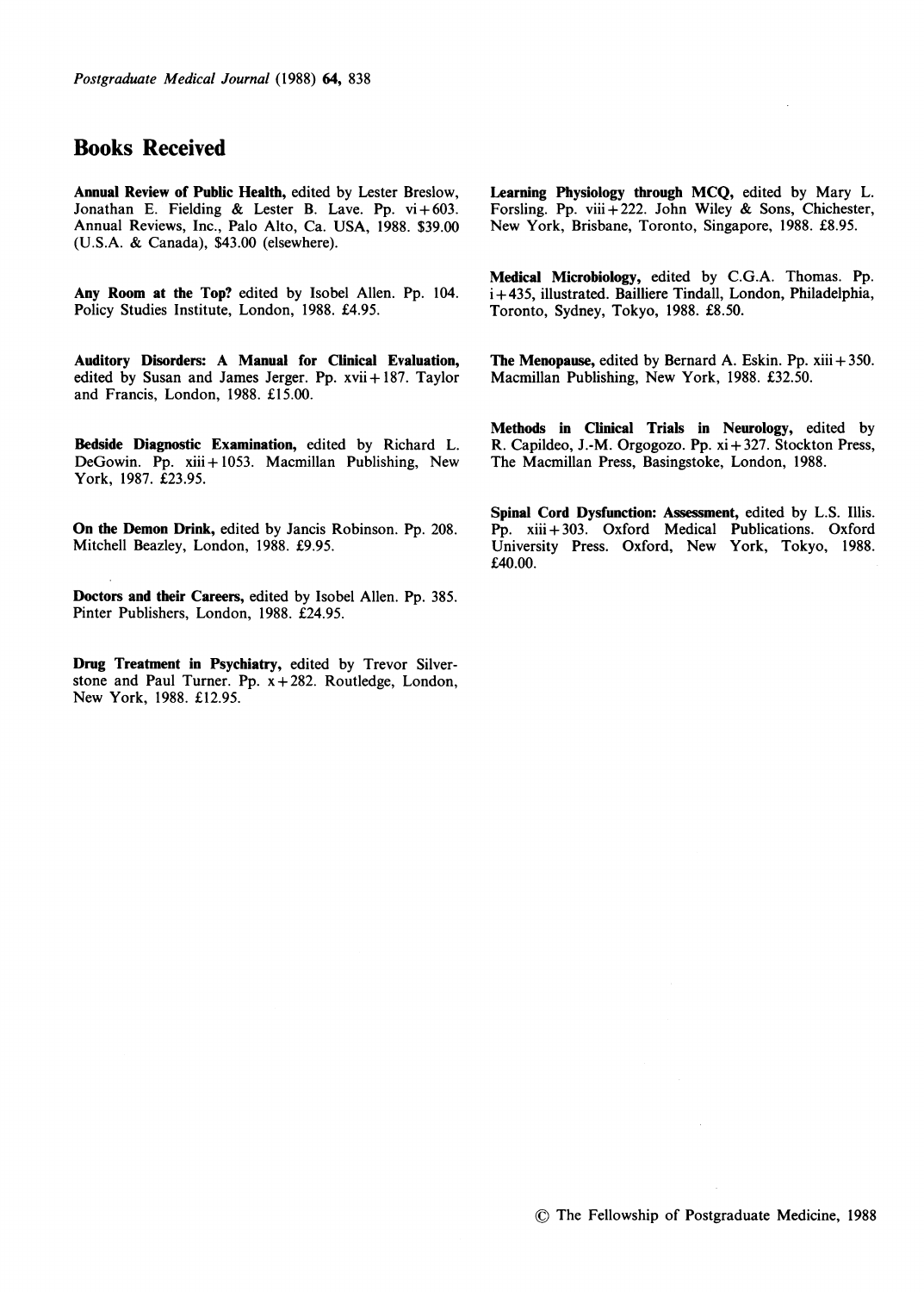## Postgraduate Diary

## British Postgraduate Medical Federation

- Educational development courses programme of courses and workshops
- Central Office, <sup>33</sup> Millman Street, London WCIN 3EJ, UK

## Institute of Cancer Research

- Regular programme of seminars and teaching sessions throughout the year.
- Information: The Dean, Institute of Cancer Research, Haddow Laboratories, 15 Cotswold Road, Belmont, Surrey SM2 5NG, UK.

## Cardiothoracic Institute

- Courses leading to award of University Diplomas in Cardiology and Thoracic Medicine. Short Courses, meetings and symposia are held throughout the year.
- Short course in Epidemiology and Medical Statistics, 17- 21 October 1988.
- Postgraduate Office, Cardiothoracic Institute, Dovehouse Street, London SW3 6LY. Tel: 01-351 8172.

## Institute of Child Health

Short courses booklet for year 1988-89 now available.

For further details please apply to: Anne Crowley, Short Courses Office (Room 6), Institute of Child Health, 30 Guilford Street, London WCIN JEH. Tel: 01-829 <sup>8692</sup> (direct).

#### Institute of Dental Surgery

- Courses for M.Sc. in various aspects of dentistry, Diploma in Dental Public Health, basic medical sciences, etc.
- Information: The Dean, Institute of Dental Surgery, Eastman Dental Hospital, Gray's Inn Road, London WCIX 8LD, UK.

## Hunterian Institute

- Long and short courses in basic medical sciences for primary FRCS (including revision courses in Anatomy/ Physiology/Pathology), Primary FDS, FFA part <sup>2</sup> held through the year.
- Courses in Clinical Surgery for final FRCS held in Spring and Autumn. Teach-in day on practical endoscopy, 3 October 1988; Anastomosis Workshop; AO course of fracture treatment.
- Short revision course in Anatomy/Physiology/Pathology 14 November-2 December 1988.
- Details and applications: The Hunterian Institute, Royal College of Surgeons, Lincoln's Inn Fields, London WC2A 3PN. Tel: 01-405 3474.

## Institute of Laryngology and Otology

- Pre-FRCS and DLO exam courses. Advances courses on: Temporal bone surgery - November and June. Anaesthesia for ENT - October. Rhinology and Surgery of the Nasal Cavity and Paranasal Sinuses - October. Nasal Plastic and Facial Soft Tissue Surgery - February. Pathology of the Ear, Nose and Throat - June.
- Applications: and enquiries: Cheryl Overington, Secretary to the Dean, Institute of Laryngology and Otology, 330/332 Gray's Inn Road, London WCIX 8EE.

## Institute of Neurology

- Sandoz Foundation advanced lectures on clinical and experimental neurology. Each Wednesday evening throughout academic year
- Details: Institute Registrar, National Hospital, Queen Square, London WCIN 3BG, UK.

#### RPMS Institute of Obstetrics and Gynaecology

Perinatal Bereavement - Friday 14 October 1988

Reproduction - Friday 25 November 1988

Details of these and other symposia from: Symposium Secretary, RPMS Institute of Obstetrics and Gynaecology, Queen Charlotte's Hospital for Women, Goldhawk Road, London W6 OXG, UK

## Institute of Ophthalmology

Regular courses in ophthalmology held throughout the year

17/25 Cayton Street, London EC1 9AT, UK.

#### Institute of Orthopaedics

- Course on Disorders of the Knee September to December 1988.
- One day meeting on Modem Trends in Bone Tumour Management - 11 November 1988.
- Course on Radiology of Bones and Joints 16-18 November 1988.
- Details: Miss A.M. Lucas, Postgraduate Secretary, Institute of Orthopaedics, The Middlesex Hospital, London Wl. Tel: 01-380 9418.

#### Institute of Urology

Short courses on aspects of urology and nephrology throughout the year

- One year Diploma courses in urology and nephrology commencing September each year.
- Advanced stone management courses held twice yearly.

Applications and enquiries: The Dean, Institute of Urology, 172-176 Shaftesbury Avenue, London WC2H 8JE, UK.

#### Royal Postgraduate Medical School

Regular courses on advanced topics

School Office, Royal Postgraduate Medical School, Hammersmith Hospital, Du Cane Road, London W12 OHS, UK.

## University of Manchester

M.A. in Health Care Ethics

Details: Mrs S. Ibbotson, Department of Education, University of Manchester, Oxford Road, Manchester M13 9PL, UK

#### International Union Against Cancer

Details of fellowship programmes from: 3 rue du Conseil-Général, 1205 Geneva, Switzerland.

#### Liverpool, Newsham General Hospital

Lunchtime meetings twice monthly

- Secretary, Postgraduate Centre, Belmont Road, Liverpool L6 4AF, UK
	- © The Fellowship of Postgraduate Medicine, <sup>1988</sup>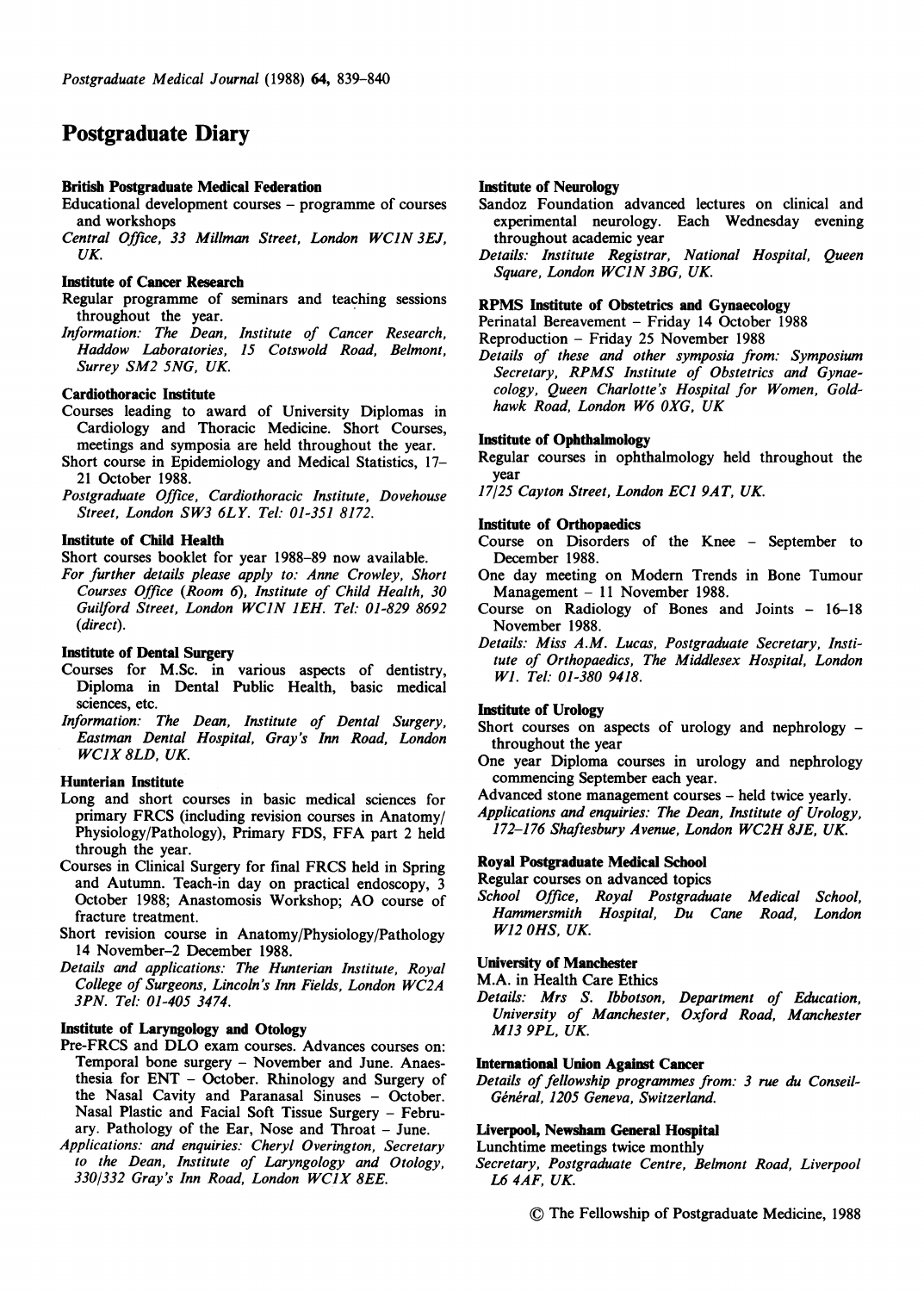## London School of Hygiene and Tropical Medicine

MSc, diploma and research degree courses in public health and tropical medicine.

Enquiries: The Registrar, LSHTM, Keppel Street, London WCIE 7HT.

#### Forum on Medical Communication

Communicating information to patients about medicines, Tuesday <sup>1</sup> November 1988 at the Royal Society of Medicine.

Details: Ms B. Komoniewska, Royal Society of Medicine, <sup>1</sup> Wimpole Street, London WJM 8AE.

## European Medical Research Group

- Regular meetings consisting of poster session followed by guest lecture. Held at Medical Society of London, Lettsom House, II Chandos Street, London WI.
- Next meeting 7 December 1988. Professor Sir David Weatherall, The molecular pathology of a single gene disorder.
- Details from: Dr D.R.J. Singer,  $c/\sigma$  Fellowship of Postgraduate Medicine, 6 St Andrew's Place, London NW1 4LB. Tel: 01-935 5556.

## Royal Free Hospital

MRCP Part II Course (clinical section) 17-21 October 1988. Details: Dr D.G. James, Royal Free Hospital, Pond Street, London NW3 2QG, UK.

## European Society of Gynaecological Oncology

- 6th International Congress, April 27-29 1989, Palais de Congres de Versailles, France
- Details: Professor A. Gorins, Contre d'Oncologie et des Maladies du Sein, Hopital Saint-Louis, 38 rue Bichet, 75101 Paris

## Loughborough University

Brochure of short courses run by University Training Group available from: Loughborough University of Technology, University Training Group, Centre for Extension Studies, Loughborough, Leicestershire LEl <sup>I</sup> 3TU, UK

## Barrow Neurological Institute

- Third Annual Magnetic Resonance Imaging Conference, Camelback Inn Resort, Scottsdale, Arizona, USA, March 4-8 1989.
- Details: Kevin King, Education Coordinator, Barrow Neurological Institute, <sup>350</sup> W. Thomas Road, Phoenix, AZ 85013, USA

## International Meeting on Lupus Nephritis

- At University College and Middlesex School of Medicine. Thursday 20 October 1988.
- Details: Miss K. Luckey, Postgraduate Secretary, University College and Middlesex School of Medicine, Riding House Street, London WIP 7PN.

#### Charing Cross and Westminster Medical School

- Advanced course on 'Changing concepts in children's orthopaedics', 15-17 March 1989.
- Details: Postgraduate Medical Centre, Charing Cross Hospital, Fulham Palace Road, London W6 8RF.

#### European Society of Gynaecological Oncology (ESGO)

- 6th International Congress. April 27-29 1989, Palais des Congres de Versailles, France.
- Details: Professor A. Gorins, Contre d'Oncologie et des Maladies Du Sein, Hopital Saint-Louis, 38 Rue Bichet, 75010 Paris, France.

## University of Warwick

- Course: Techniques and applications of molecular biology: a course for medical practitioners,12-14 December 1988.
- Details: Dr Rachel Strachan, Department of Biological Sciences, University of Warwick, Coventry CV4 7AL. Tel: 0203 523523.

## Anglo French Medical Society

- Annual Scientific Meetings alternating between Britain and France. 1988 - Cambridge, 1989 - Toulouse (theme, aviation medicine) Also week-long medical language courses in France.
- Information: Secretary, Anglo French Medical Society, The Moat House, Lymm Hall, Lymm, Cheshire WA13 OAJ.

#### 4th South-East European Symposium of Paediatric Surgery

'Normal and Disturbed Oesophageal Function in Childhood'.

7-9 September 1989. Graz, Austria.

Details: Professor Dr M. Hollwarth, Department of Paediatric Surgery, University of Graz, Heinrichstrasse 31, A-8010, Graz, Austria.

#### 2nd European Congress of Endocrinology

Ljubljana, Yugoslavia, 1-6 July 1990.

Information: Secretariat, Kompas Jugoslavia, Congress Department, Prazakova 4, 61000 Ljubljana, Yugoslavia.

## The First British Knee Symposium

9-11 November 1988

Details: Metaphor Conferences and Meetings, 21 Kirklees Close, Farsley, Pudsey, W. Yorkshire.

## The Fourth British Arthroscopy Symposium

8-10 March 1989

Full details of the courses, meetings and symposia listed above, and of others of interest to medical postgraduates, can be obtained from the individual organisations.

Details: Metaphor Conferences and Meetings, 21 Kirklees Close, Farsley, Pudsey, W. Yorkshire.